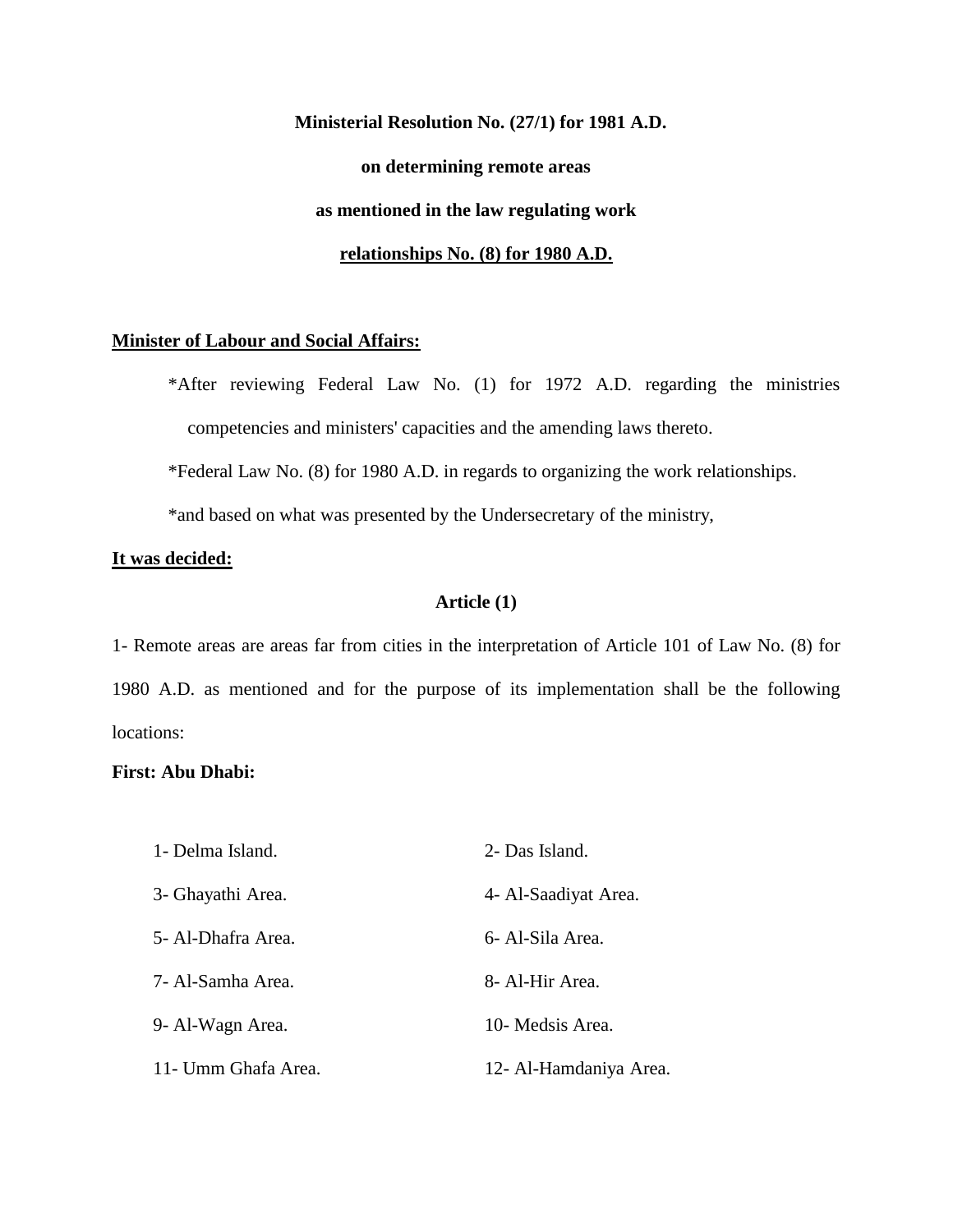| 13- Al-ShoaibArea.        | 14- Al-Bahr Area.         |
|---------------------------|---------------------------|
| 15- Bou Rahma Area.       | 16- Mazyad Area.          |
| 17- Remah Area.           | 18- Al-Ruwais Area.       |
| 19- Jebel Al Dhanna Area. | 20- Tarif Area            |
| 21- Bahariya Islands.     | 22- Zerkouh, Maizer Area. |
| 23- Sweihan Area.         | and others                |

# **Second: In the Northern Emirates:**

| 1- Al Hamraniyah Area. | 2- Al-Maliha Area.   |
|------------------------|----------------------|
| 3- Al ManaeiArea.      | 4- Masafi Area.      |
| 5-Abu Musa Island.     | 6- Al-Hamidiya Area. |
| 7- Hatta Area.         | 8- Masfout Area.     |
| 9- Al-Siji Area.       | 10- Khatt Area.      |
| 11 - Al-Khazna Area.   | 12- Ethn Area.       |
| 13- Ghalila Area.      | 14- Al-Mudam Area.   |
| 15- Al-Bathna Area.    | 16- Al-Tawyeen Area. |

2- Remote areas are considered also any work area that is twenty five kilometres away from the nearest city or village and cannot be reached by public transport.

# **Article (2)**

**Any employer who uses workers in the areas specified in the previous article must provide them with the following services:**